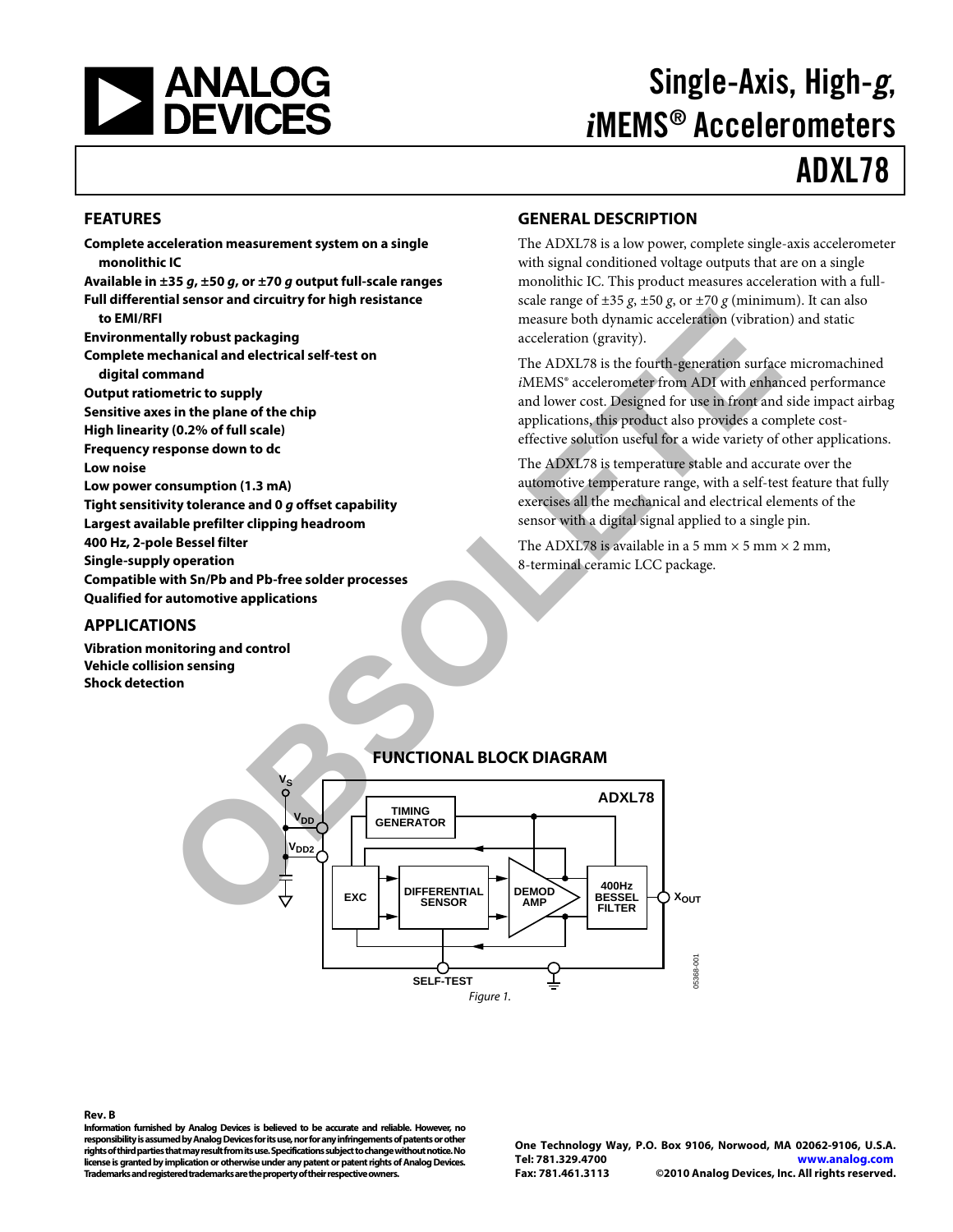# **TABLE OF CONTENTS**

### 

### **REVISION HISTORY**

#### $7/10$ —Rev. A to Rev. B

#### $5/05$ –Rev. 0 to Rev. A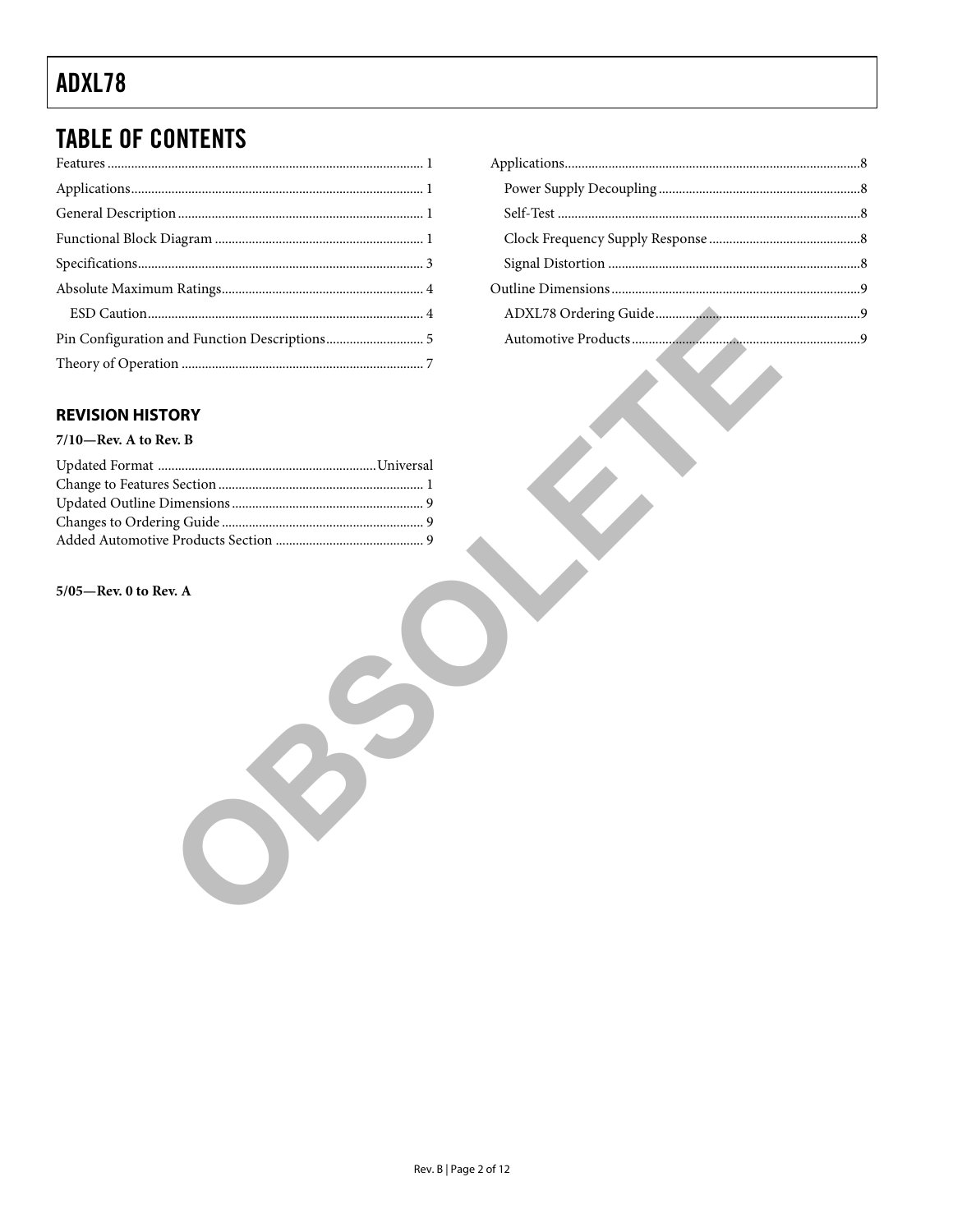### <span id="page-2-0"></span>SPECIFICATIONS<sup>1</sup>

At T<sub>A</sub> = −40°C to +105°C, 5.0 V dc ± 5%, acceleration = 0 *g*, unless otherwise noted.

#### **Table 1.**

|                                                                                                               |                                           |               |              | Model No. AD22279 | Model No. AD22280 |                | Model No. AD22281 |        |                |                 |                 |
|---------------------------------------------------------------------------------------------------------------|-------------------------------------------|---------------|--------------|-------------------|-------------------|----------------|-------------------|--------|----------------|-----------------|-----------------|
| <b>Parameter</b>                                                                                              | <b>Conditions</b>                         | Min           | <b>Typ</b>   | Max               | Min               | <b>Typ</b>     | Max               | Min    | <b>Typ</b>     | <b>Max</b>      | <b>Unit</b>     |
| <b>SENSOR</b>                                                                                                 |                                           |               |              |                   |                   |                |                   |        |                |                 |                 |
| <b>Output Full-Scale Range</b>                                                                                | $I_{\text{OUT}} \leq \pm 100 \ \mu A$     | 37            |              |                   | 55                |                |                   | 70     |                |                 | g               |
| Nonlinearity                                                                                                  |                                           |               | 0.2          | $\overline{2}$    |                   | 0.2            | $\overline{2}$    |        | 0.2            | 2               | $\frac{0}{0}$   |
| Package Alignment Error                                                                                       |                                           |               | $\mathbf{1}$ |                   |                   | 1              |                   |        | 1              |                 | Degree          |
| <b>Cross-Axis Sensitivity</b>                                                                                 |                                           | $-5$          |              | $+5$              | $-5$              |                | $+5$              | $-5$   |                | $+5$            | $\%$            |
| <b>Resonant Frequency</b>                                                                                     |                                           |               | 24           |                   |                   | 24             |                   |        | 24             |                 | kHz             |
| Sensitivity, Ratiometric<br>(Over Temperature)                                                                | $V_{DD} = 5 V$ , 100 Hz                   | 52.25         | 55           | 57.75             | 36.1              | 38             | 39.9              | 25.65  | 27             | 28.35           | mV/q            |
| <b>OFFSET</b>                                                                                                 |                                           |               |              |                   |                   |                |                   |        |                |                 |                 |
| Zero-g Output Voltage<br>(Over Temperature) <sup>2</sup>                                                      | $VOUT - VDD/2$ ,<br>$V_{DD} = 5 V$        | $-200$        |              | $+200$            | $-150$            |                | $+150$            | $-150$ |                | $+150$          | mV              |
| <b>NOISE</b>                                                                                                  |                                           |               |              |                   |                   |                |                   |        |                |                 |                 |
| <b>Noise Density</b>                                                                                          | 10 Hz $-$ 400 Hz,<br>5 V                  |               | 1.1          | 3                 |                   | 1,4            | 3                 |        | 1.8            | 3.5             | $mg/\sqrt{Hz}$  |
| <b>Clock Noise</b>                                                                                            |                                           |               | 5            |                   |                   | 5              |                   |        | 5              |                 | mV p-p          |
| <b>FREQUENCY RESPONSE</b>                                                                                     | 2-pole Bessel                             |               |              |                   |                   |                |                   |        |                |                 |                 |
| -3 dB Frequency                                                                                               |                                           | 360           | 400          | 440               | 360               | 400            | 440               | 360    | 400            | 440             | Hz              |
| -3 dB Frequency Drift                                                                                         | 25°C to<br>$T_{MIN}$ or $T_{MAX}$         |               | 2            |                   |                   | $\overline{2}$ |                   |        | $\overline{2}$ |                 | Hz              |
| SELF-TEST                                                                                                     |                                           |               |              |                   |                   |                |                   |        |                |                 |                 |
| Output Change<br>(Cube vs. V <sub>DD</sub> ) <sup>3</sup>                                                     | $V_{DD} = 5 V$                            | 440           | 550          | 660               | 304               | 380            | 456               | 216    | 270            | 324             | mV              |
| Logic Input High                                                                                              | $V_{DD} = 5 V$                            | $3.5^{\circ}$ |              |                   | 3.5               |                |                   | 3.5    |                |                 | $\vee$          |
| Logic Input Low                                                                                               | $V_{DD} = 5 V$                            |               |              |                   |                   |                | 1                 |        |                | 1               | v               |
| <b>Input Resistance</b>                                                                                       | Pull-down<br>resistor to GND              | 30            | 50           |                   | 30                | 50             |                   | 30     | 50             |                 | $k\Omega$       |
| <b>OUTPUT AMPLIFIER</b>                                                                                       |                                           |               |              |                   |                   |                |                   |        |                |                 |                 |
| <b>Output Voltage Swing</b>                                                                                   | $I_{\text{OUT}} = \pm 400 \ \mu \text{A}$ | 0.25          |              | $V_{DD} - 0.25$   | 0.25              |                | $V_{DD} - 0.25$   | 0.25   |                | $V_{DD} - 0.25$ | V               |
| Capacitive Load Drive                                                                                         |                                           | 1000          |              |                   | 1000              |                |                   | 1000   |                |                 | pF              |
| PREFILTER HEADROOM                                                                                            |                                           |               | 280          |                   |                   | 400            |                   |        | 560            |                 | q               |
| CFSR @ 400 kHz                                                                                                |                                           |               | 5            |                   |                   | 4              |                   |        | 3              |                 | V/V             |
| POWER SUPPLY (V <sub>DD</sub> )                                                                               |                                           | 4.75          |              | 5.25              | 4.75              |                | 5.25              | 4.75   |                | 5.25            | $\vee$          |
| <b>Functional Range</b>                                                                                       |                                           | 3.5           |              | 6                 | 3.5               |                | 6                 | 3.5    |                | 6               | V               |
| Quiescent Supply Current                                                                                      | $V_{DD} = 5 V$                            |               | 1.3          | $\overline{2}$    |                   | 1.3            | $\overline{2}$    |        | 1.3            | $\overline{2}$  | mA              |
| <b>TEMPERATURE RANGE</b>                                                                                      |                                           | $-40$         |              | $+105$            | $-40$             |                | $+105$            | $-40$  |                | $+105$          | $\rm ^{\circ}C$ |
| $\frac{1}{2}$ Ml minimum and maximum specifications are quaranteed. Typical specifications are not quaranteed |                                           |               |              |                   |                   |                |                   |        |                |                 |                 |

<sup>1</sup> All minimum and maximum specifications are guaranteed. Typical specifications are not guaranteed.<br><sup>2</sup> Zero *g* output is ratiometric.<br><sup>3</sup> Self-test output at V<sub>DD</sub> = (Self-Test Output at 5 V) × (V<sub>DD</sub>/5 V)<sup>3</sup>.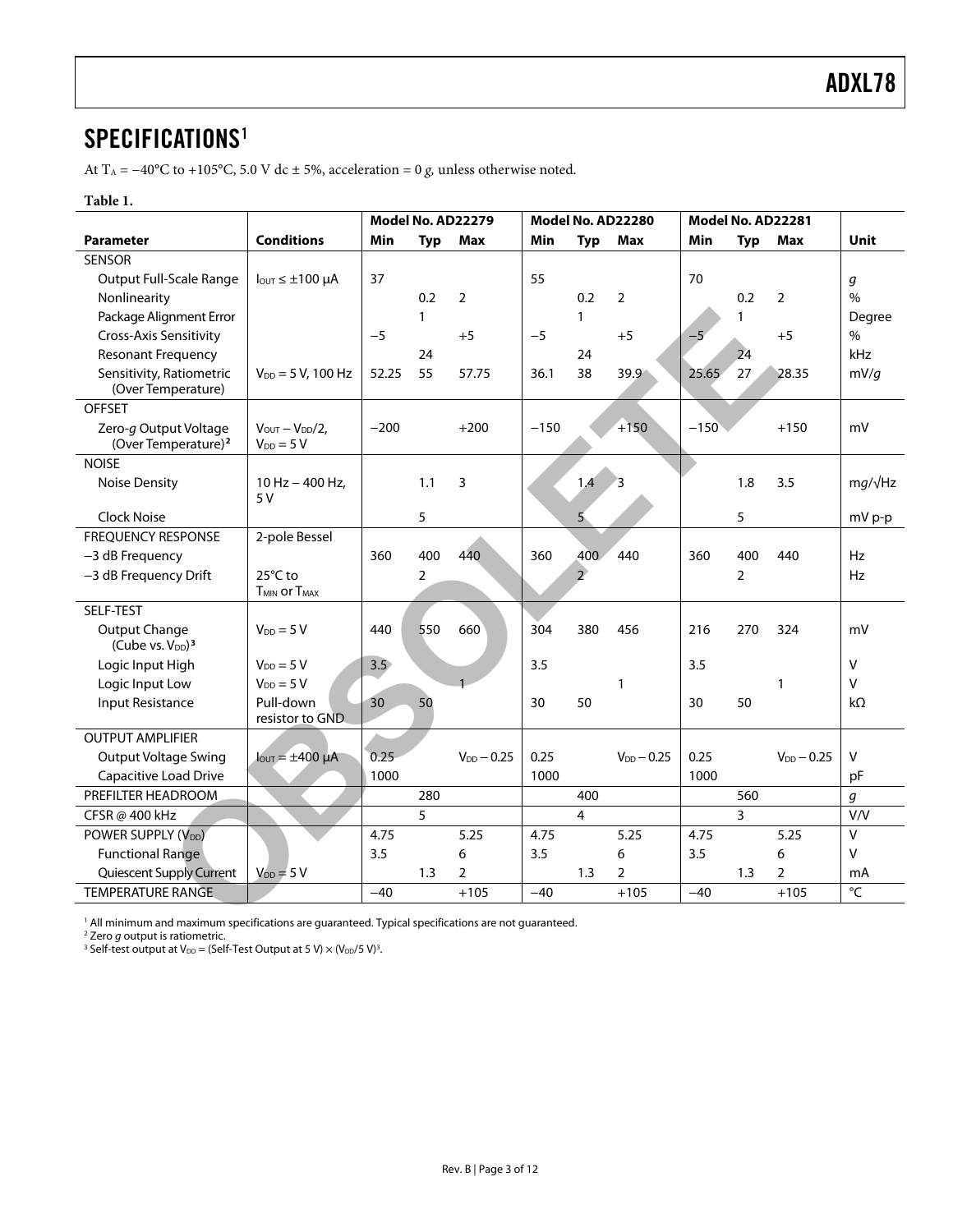## <span id="page-3-0"></span>ABSOLUTE MAXIMUM RATINGS

#### **Table 2.**

| <b>Parameter</b>                                            | Rating                               | Stresses above those listed under Absolute Maxim                                                                      |
|-------------------------------------------------------------|--------------------------------------|-----------------------------------------------------------------------------------------------------------------------|
| Acceleration (Any Axis, Unpowered)                          | 4000 $q$                             | may cause permanent damage to the device. This<br>rating only; functional operation of the device at t                |
| Acceleration (Any Axis, Powered)                            | 4000 $q$                             | other conditions above those indicated in the ope                                                                     |
| V <sub>S</sub>                                              | $-0.3$ V to $+7.0$ V                 | section of this specification is not implied. Exposu                                                                  |
| All Other Pins                                              | $(COM - 0.3 V)$ to                   | maximum rating conditions for extended periods                                                                        |
|                                                             | $(VS + 0.3 V)$                       | device reliability.                                                                                                   |
| <b>Output Short-Circuit Duration</b><br>(Any Pin to Common) | Indefinite                           | <b>ESD CAUTION</b>                                                                                                    |
| <b>Operating Temperature Range</b>                          | $-65^{\circ}$ C to +150 $^{\circ}$ C | ESD (electrostatic discharge) ser                                                                                     |
| Storage Temperature                                         | $-65^{\circ}$ C to +150 $^{\circ}$ C | Charged devices and circuit boards                                                                                    |
|                                                             |                                      | may occur on devices subjected to h<br>Therefore, proper ESD precautions sho<br>avoid performance degradation or loss |

Stresses above those listed under Absolute Maximum Ratings may cause permanent damage to the device. This is a stress rating only; functional operation of the device at these or any other conditions above those indicated in the operational section of this specification is not implied. Exposure to absolute maximum rating conditions for extended periods may affect device reliability.

#### **ESD CAUTION**

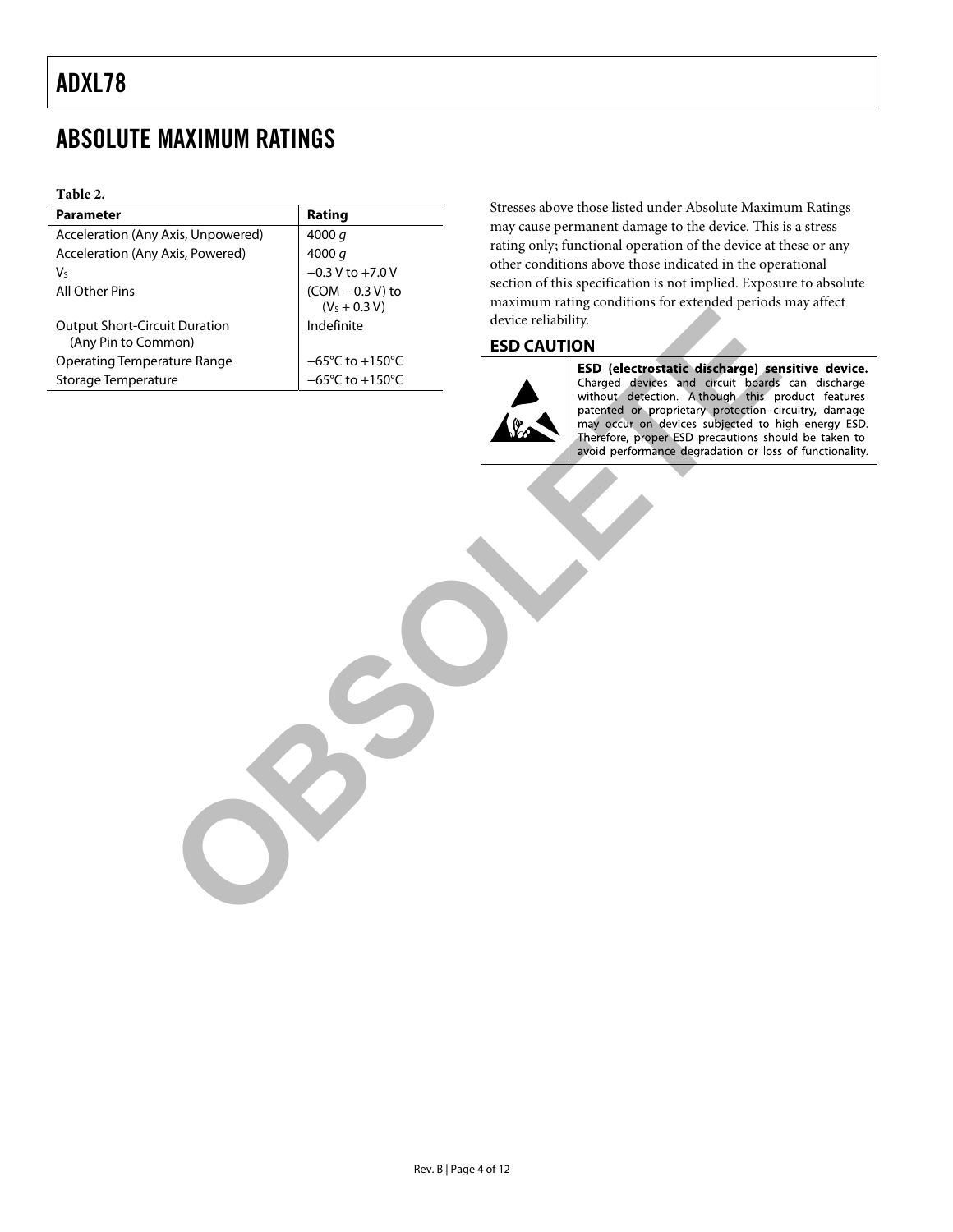## <span id="page-4-0"></span>PIN CONFIGURATION AND FUNCTION DESCRIPTIONS



|                                    | 4                           |                    |
|------------------------------------|-----------------------------|--------------------|
|                                    | <b>ST</b>                   |                    |
|                                    | <b>NC = NO CONNECT</b>      | 05368-002          |
|                                    | Figure 2. Pin Configuration |                    |
|                                    |                             |                    |
|                                    |                             |                    |
| Table 3. Pin Function Descriptions |                             |                    |
| Pin No.                            | <b>Mnemonic</b>             | <b>Description</b> |
| $\mathbf{1}$                       | NC                          | Do Not Connect     |
| $\overline{2}$                     | $\sf NC$                    | Do Not Connect     |
| 3                                  | COM                         | Common             |
| 4                                  | <b>ST</b>                   | Self-Test          |
| 5                                  | NC                          | Do Not Connect     |
| 6                                  | $X_{OUT}$                   | X Channel Output   |
| 7                                  | V <sub>DD</sub>             | 3.5 V to 6 V       |
| 8                                  | $V_{DD2}$                   | 3.5 V to 6 V       |
|                                    |                             |                    |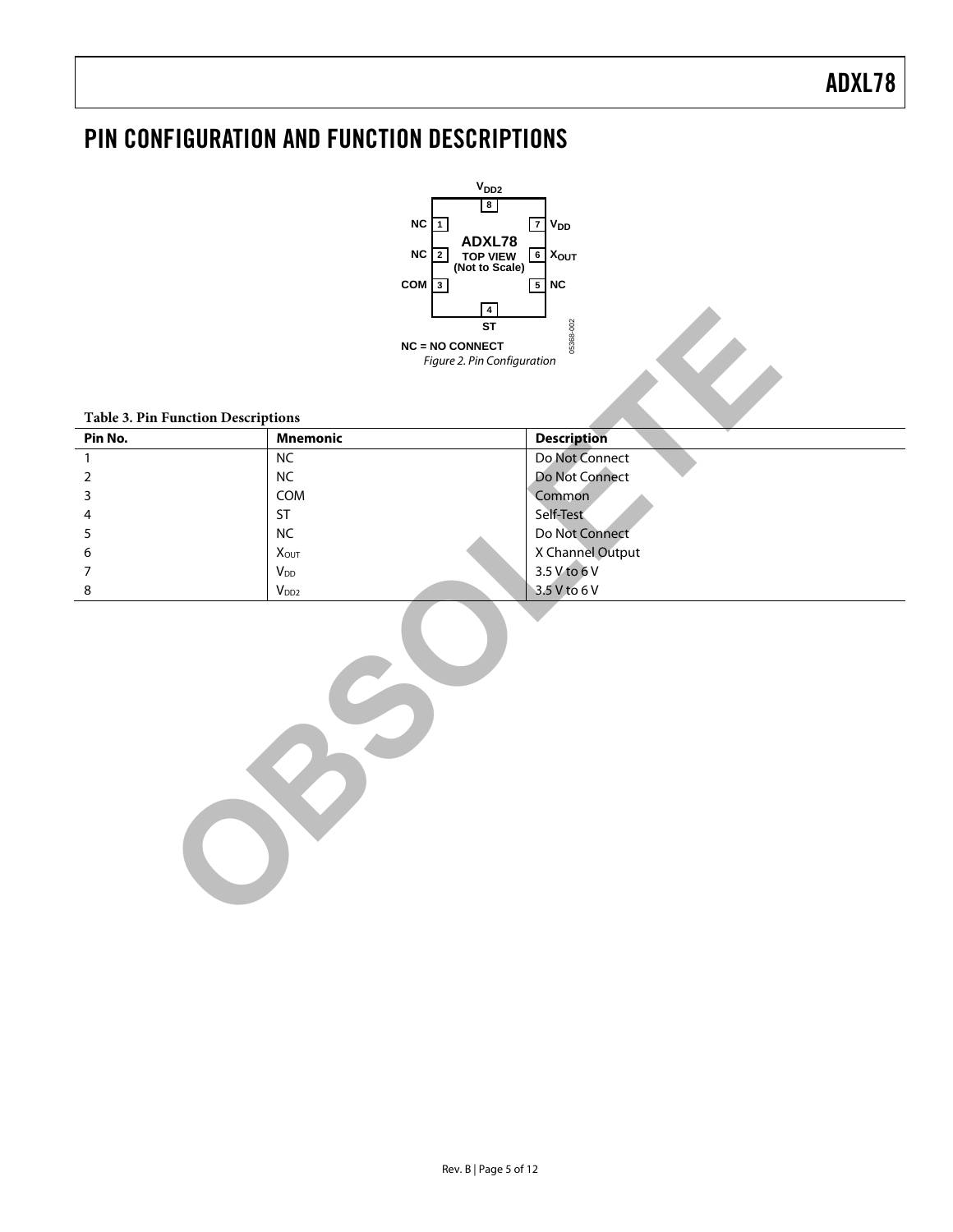

#### **Table 4. Recommended Soldering Profile**

|                                                                      | 05368                                                  |                                         |  |  |  |  |  |  |
|----------------------------------------------------------------------|--------------------------------------------------------|-----------------------------------------|--|--|--|--|--|--|
| t25°C TO PEAK                                                        |                                                        |                                         |  |  |  |  |  |  |
|                                                                      | <b>TIME</b><br>Figure 3. Recommended Soldering Profile |                                         |  |  |  |  |  |  |
|                                                                      |                                                        |                                         |  |  |  |  |  |  |
|                                                                      |                                                        |                                         |  |  |  |  |  |  |
| Table 4. Recommended Soldering Profile                               |                                                        |                                         |  |  |  |  |  |  |
| <b>Profile Feature</b>                                               | Sn63/Pb37                                              | <b>Pb-Free</b>                          |  |  |  |  |  |  |
| AVERAGE RAMP RATE (TL TO TP)                                         | 3°C/s max                                              | 3°C/s max                               |  |  |  |  |  |  |
| PREHEAT                                                              |                                                        |                                         |  |  |  |  |  |  |
| Minimum Temperature (T <sub>SMIN</sub> )                             | 100°C                                                  | 150°C                                   |  |  |  |  |  |  |
| Maximum Temperature (T <sub>SMAX</sub> )                             | $150^{\circ}$ C                                        | 200°C                                   |  |  |  |  |  |  |
| TIME (T <sub>SMIN</sub> TO T <sub>SMAX</sub> ), t <sub>S</sub>       | $60 s - 120 s$                                         | $60 s - 150 s$                          |  |  |  |  |  |  |
| T <sub>SMAX</sub> TO T <sub>L</sub>                                  |                                                        |                                         |  |  |  |  |  |  |
| Ramp-Up Rate                                                         | $3^{\circ}C/s$                                         | $3^{\circ}C/s$                          |  |  |  |  |  |  |
| TIME MAINTAINED ABOVE LIQUIDOUS (TL)                                 |                                                        |                                         |  |  |  |  |  |  |
| Liquidous Temperature (TL)                                           | 183°C                                                  | $217^{\circ}$ C                         |  |  |  |  |  |  |
| Time $(t_L)$                                                         | $60 s - 150 s$                                         | $60 s - 150 s$                          |  |  |  |  |  |  |
| PEAK TEMPERATURE (T <sub>P</sub> )                                   | $240^{\circ}C + 0^{\circ}C/-5^{\circ}C$                | $260^{\circ}C + 0^{\circ}C/-5^{\circ}C$ |  |  |  |  |  |  |
| TIME WITHIN 5°C OF ACTUAL PEAK TEMPERATURE (tP)                      | $10 s - 30 s$                                          | $20 s - 40 s$                           |  |  |  |  |  |  |
| <b>RAMP-DOWN RATE</b>                                                | $6^{\circ}$ C/s max                                    | $6^{\circ}$ C/s max                     |  |  |  |  |  |  |
| TIME 25°C TO PEAK TEMPERATURE                                        | 6 min max                                              | 8 min max                               |  |  |  |  |  |  |
|                                                                      |                                                        |                                         |  |  |  |  |  |  |
| PIN <sub>8</sub>                                                     |                                                        |                                         |  |  |  |  |  |  |
|                                                                      |                                                        |                                         |  |  |  |  |  |  |
| <b>XXXXX</b>                                                         |                                                        |                                         |  |  |  |  |  |  |
| <b>XXXX</b><br>$X_{\text{OUT}} = 2.462V$                             |                                                        |                                         |  |  |  |  |  |  |
| 22280                                                                |                                                        |                                         |  |  |  |  |  |  |
|                                                                      |                                                        |                                         |  |  |  |  |  |  |
| $\frac{3}{2}$<br>22280<br>XXXX<br>22280<br>$X_{\text{OUT}} = 2.500V$ | $X_{\text{OUT}} = 2.500V$                              |                                         |  |  |  |  |  |  |
|                                                                      |                                                        |                                         |  |  |  |  |  |  |
|                                                                      |                                                        |                                         |  |  |  |  |  |  |
| 22280                                                                |                                                        |                                         |  |  |  |  |  |  |

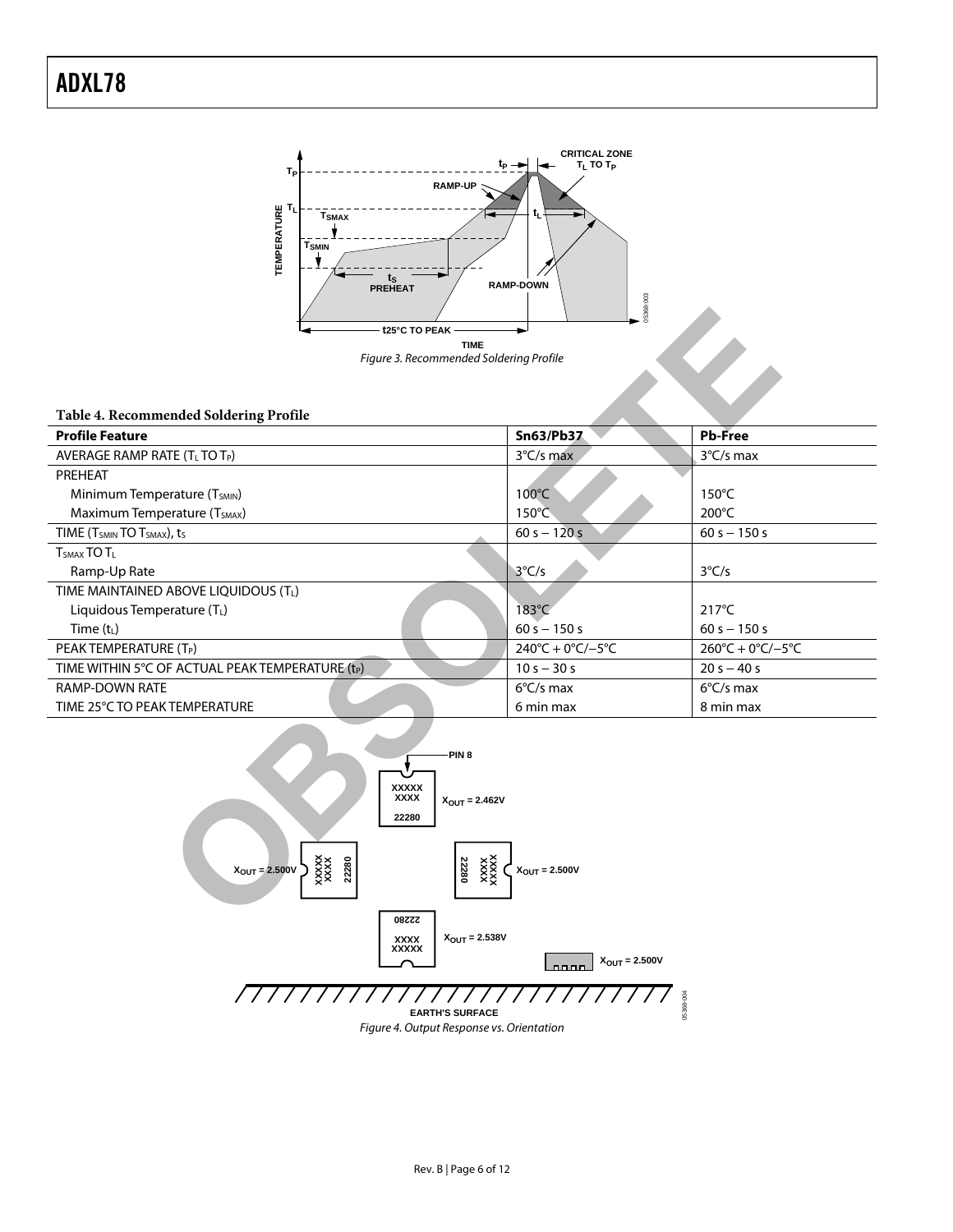### <span id="page-6-0"></span>THEORY OF OPERATION

The ADXL78 provides a fully differential sensor structure and circuit path, resulting in the industry's highest resistance to EMI/RFI effects. This latest generation uses electrical feedback with zero-force feedback for improved accuracy and stability. The sensor resonant frequency is significantly higher than the signal bandwidth set by the on-chip filter, avoiding the signal analysis problems caused by resonant peaks near the signal bandwidth.

<span id="page-6-1"></span>[Figure 5](#page-6-1) is a simplified view of one of the differential sensor elements. Each sensor includes several differential capacitor unit cells. Each cell is composed of fixed plates attached to the substrate and movable plates attached to the frame. Displacement of the frame changes the differential capacitance, which is measured by the on-chip circuitry. The state of Sensor Under Acceleration Figure 5. Simplified View of Sensor Under Acceleration

Complementary 400 kHz square waves drive the fixed plates. Electrical feedback adjusts the amplitudes of the square waves such that the ac signal on the moving plates is 0. The feedback signal is linearly proportional to the applied acceleration. This unique feedback technique ensures that there is no net electrostatic force applied to the sensor. The differential feedback control signal is also applied to the input of the filter, where it is filtered and converted to a single-ended signal. implified view of one of the differential sensor<br>
h cell is composed of fixed plates attached<br>
h cell is composed of fixed plates attached<br>
of the firame changes live differential capacitance,<br>
of the firame changes live d

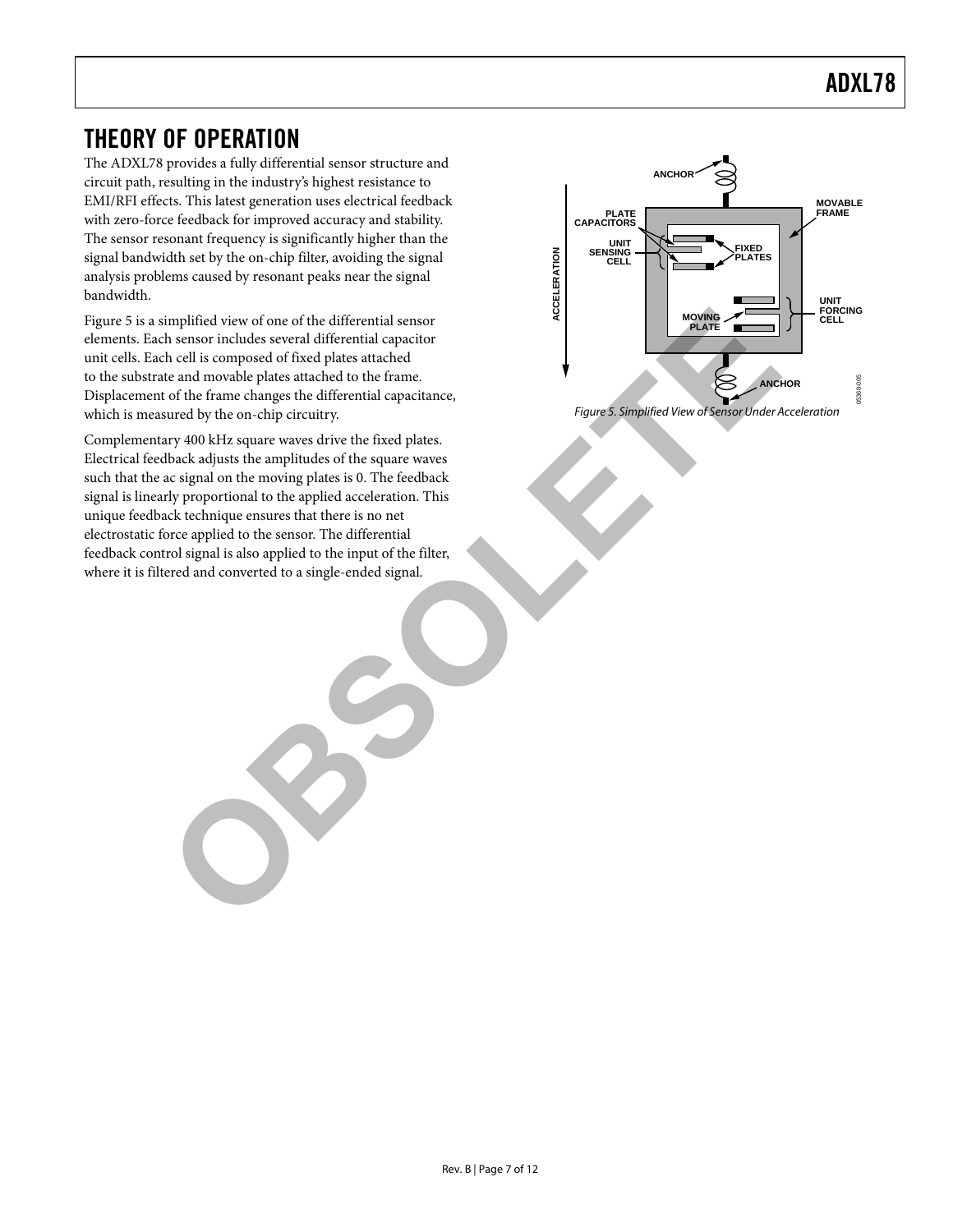### <span id="page-7-0"></span>APPLICATIONS **POWER SUPPLY DECOUPLING**

For most applications, a single 0.1  $\mu$ F capacitor, C<sub>DC</sub>, adequately decouples the accelerometer from noise on the power supply. However, in some cases, particularly where noise is present at the 400 kHz internal clock frequency (or any harmonic thereof), noise on the supply can cause interference on the ADXL78's output. If additional decoupling is needed, a 50  $\Omega$  (or smaller) resistor or ferrite bead can be inserted in the supply line. Additionally, a larger bulk bypass capacitor (in the 1 μF to  $4.7 \mu$ F range) can be added in parallel to C<sub>DC</sub>.

### **SELF-TEST**

The fixed fingers in the forcing cells are normally kept at the same potential as that of the movable frame. When the self-test digital input is activated, the voltage on the fixed fingers on one side of the moving plate in the forcing cells is changed. This creates an attractive electrostatic force, which causes the frame to move toward those fixed fingers. The entire signal channel is active; therefore, the sensor displacement causes a change in V<sub>OUT</sub>. The ADXL78 self-test function is a comprehensive method of verifying the operation of the accelerometer.

Because electrostatic force is independent of the polarity of the voltage across capacitor plates, a positive voltage is applied in half of the forcing cells, and its complement in the other half of the forcing cells. Activating self-test causes a step function force to be applied to the sensor, while the capacitive coupling term is canceled. The ADXL78 has improved self-test functionality, including excellent transient response and high speed switching capabilities. Arbitrary force waveforms can be applied to the sensor by modulating the self-test input, such as test signals to measure the system frequency response or even crash signals to verify algorithms within the limits of the self-test swing. For the other than the supply<br>
and along the state of the filter band and heat of the filter band as larger bulk by<br>axs capacitor (in the 1 pF to<br>
be a deded in parallel to Coc.<br>
Second, the ADX178's sink only interested a

The ST pin should never be exposed to voltages greater than  $V<sub>s</sub> + 0.3$  V. If this cannot be guaranteed due to the system design (for instance, if there are multiple supply voltages), then a low  $V_F$  clamping diode between ST and  $V_S$  is recommended.

### **CLOCK FREQUENCY SUPPLY RESPONSE**

In any clocked system, power supply noise near the clock frequency may have consequences at other frequencies. An internal clock typically controls the sensor excitation and the signal demodulator for micromachined accelerometers.

If the power supply contains high frequency spikes, they may be demodulated and interpreted as an acceleration signal. A signal appears as the difference between the noise frequency and the demodulator frequency. If the power supply spikes are 100 Hz away from the demodulator clock, there is an output term at 100 Hz. If the power supply clock is at exactly the same frequency as the accelerometer clock, the term appears as an offset.

If the difference frequency is outside of the signal bandwidth, the filter attenuates it. However, both the power supply clock and the accelerometer clock may vary with time or temperature, which can cause the interference signal to appear in the output filter bandwidth.

The ADXL78 addresses this issue in two ways. First, the high clock frequency eases the task of choosing a power supply clock frequency such that the difference between it and the accelerometer clock remains well outside of the filter bandwidth. Second, the ADXL78 is the only micromachined accelerometer to have a fully differential signal path, including differential sensors. The differential sensors eliminate most of the power supply noise before it reaches the demodulator. Good high frequency supply bypassing, such as a ceramic capacitor close to the supply pins, also minimizes the amount of interference.

The clock frequency supply response (CFSR) is the ratio of the response at  $V_{\text{OUT}}$  to the noise on the power supply near the accelerometer clock frequency. A CFSR of 3 means that the signal at  $V_{\text{OUT}}$  is  $3\times$  the amplitude of an excitation signal at  $V_{\text{DD}}$ near the accelerometer internal clock frequency. This is analogous to the power supply response, except that the stimulus and the response are at different frequencies. The ADXL78's CFSR is 10× better than a typical single-ended accelerometer system.

### **SIGNAL DISTORTION**

Signals from crashes and other events may contain high amplitude, high frequency components. These components contain very little useful information and are reduced by the 2-pole Bessel filter at the output of the accelerometer. However, if the signal saturates at any point, the accelerometer output does not look like a filtered version of the acceleration signal.

The signal may saturate anywhere before the filter. For example, if the resonant frequency of the sensor is low, the displacement per unit acceleration is high. The sensor may reach the mechanical limit of travel if the applied acceleration is high enough. This can be remedied by locating the accelerometer where it does not see high values of acceleration, and by using a higher resonant frequency sensor such as the ADXL78.

Also, the electronics may saturate in an overload condition between the sensor output and the filter input. Ensuring that the internal circuit nodes operate linearly to at least several times the full-scale acceleration value can minimize electrical saturation. The ADXL78's circuits are linear to approximately 8× full scale.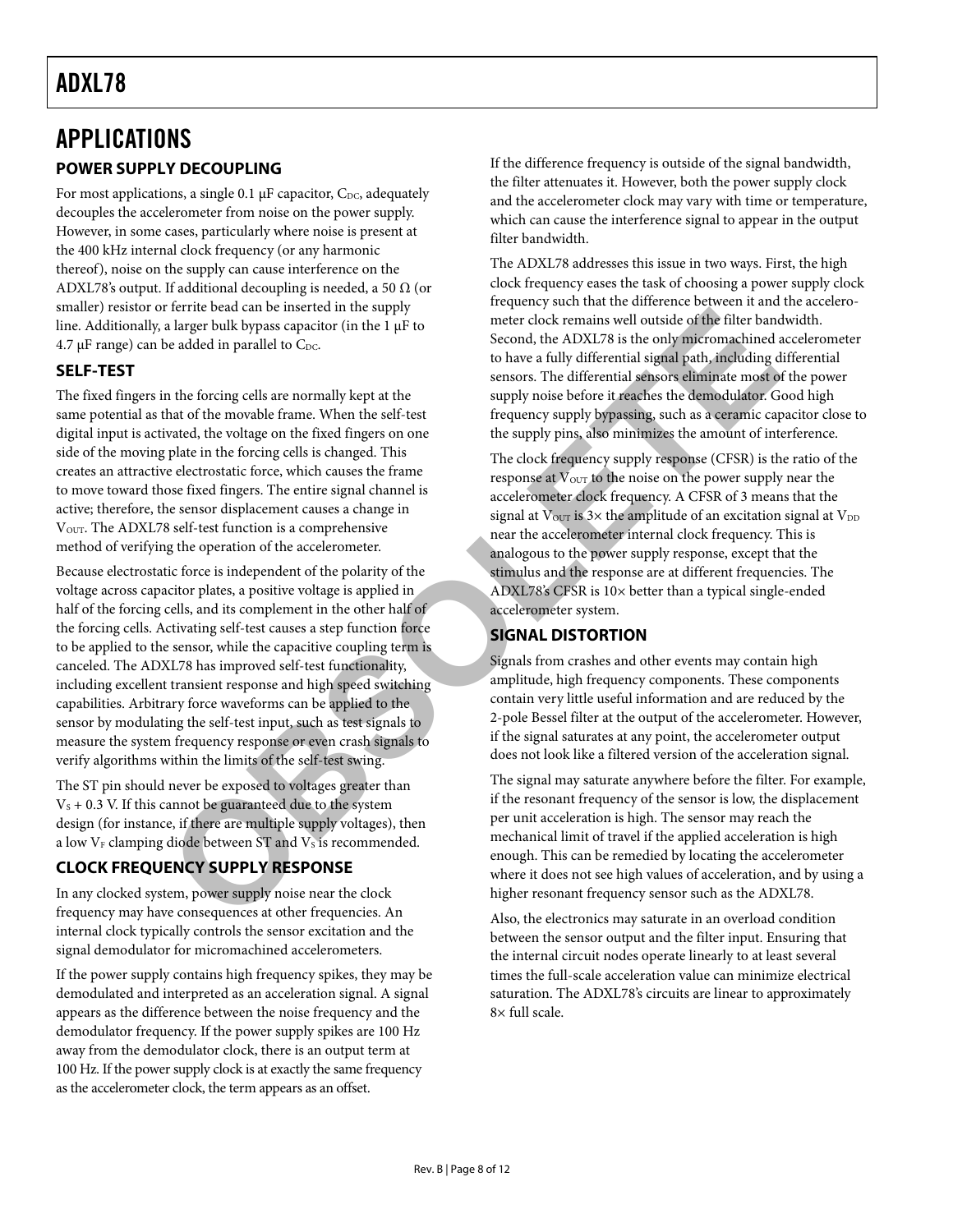### <span id="page-8-0"></span>OUTLINE DIMENSIONS



#### **ADXL78 ORDERING GUIDE**

| $(8$ PLCS)<br>5<br>0.008<br><b>TOP VIEW</b><br><b>BOTTOM VIEW</b><br>R 0.008<br>0.006<br>(4 PLCS)<br>0.077<br>0.004<br>$-0.019 SQ$<br>0.070<br>0.063<br>05-21-2010-D<br><b>DETAIL A</b><br>(OPTION 2)<br>Figure 6. 8-Terminal Ceramic Leadless Chip Carrier [LCC]<br>$(E-8-1)$<br>Dimensions shown in inches<br><b>ADXL78 ORDERING GUIDE</b> |                             |                             |                                 |                                      |                                          |                          |  |  |
|----------------------------------------------------------------------------------------------------------------------------------------------------------------------------------------------------------------------------------------------------------------------------------------------------------------------------------------------|-----------------------------|-----------------------------|---------------------------------|--------------------------------------|------------------------------------------|--------------------------|--|--|
| Model <sup>1, 2, 3</sup>                                                                                                                                                                                                                                                                                                                     | <b>Parts</b><br>per<br>Reel | <b>Measurement</b><br>Range | <b>Specified</b><br>Voltage (V) | <b>Temperature</b><br>Range          | <b>Package Description</b>               | Package<br><b>Option</b> |  |  |
| AD22279-A-R2                                                                                                                                                                                                                                                                                                                                 | 250                         | ±35q                        | 5                               | $-40^{\circ}$ C to +105 $^{\circ}$ C | 8-Terminal Ceramic Leadless Chip Carrier | $E-8-1$                  |  |  |
| AD22279-A                                                                                                                                                                                                                                                                                                                                    | 3,000                       | ±35q                        | 5                               | $-40^{\circ}$ C to $+105^{\circ}$ C  | 8-Terminal Ceramic Leadless Chip Carrier | $E-8-1$                  |  |  |
| ADW22279ZC                                                                                                                                                                                                                                                                                                                                   | 3,000                       | ±35q                        | 5                               | $-40^{\circ}$ C to +105 $^{\circ}$ C | 8-Terminal Ceramic Leadless Chip Carrier | $E-8-1$                  |  |  |
| ADW22279ZC-RL7                                                                                                                                                                                                                                                                                                                               | 250                         | ±35q                        | 5                               | $-40^{\circ}$ C to $+105^{\circ}$ C  | 8-Terminal Ceramic Leadless Chip Carrier | $E-8-1$                  |  |  |
| AD22280-R2                                                                                                                                                                                                                                                                                                                                   | 250                         | ±50q                        | 5                               | $-40^{\circ}$ C to +105 $^{\circ}$ C | 8-Terminal Ceramic Leadless Chip Carrier | $E-8-1$                  |  |  |
| AD22280                                                                                                                                                                                                                                                                                                                                      | 3,000                       | ±50q                        | 5                               | $-40^{\circ}$ C to +105 $^{\circ}$ C | 8-Terminal Ceramic Leadless Chip Carrier | $E-8-1$                  |  |  |
| ADW22280ZC                                                                                                                                                                                                                                                                                                                                   | 3,000                       | ±50 g                       | 5                               | $-40^{\circ}$ C to $+105^{\circ}$ C  | 8-Terminal Ceramic Leadless Chip Carrier | $E-8-1$                  |  |  |
| ADW22280ZC-RL7                                                                                                                                                                                                                                                                                                                               | 250                         | ±50 g                       | 5                               | $-40^{\circ}$ C to +105 $^{\circ}$ C | 8-Terminal Ceramic Leadless Chip Carrier | $E-8-1$                  |  |  |
| AD22281-R2                                                                                                                                                                                                                                                                                                                                   | 250                         | ±70q                        | 5 <sup>2</sup>                  | $-40^{\circ}$ C to $+105^{\circ}$ C  | 8-Terminal Ceramic Leadless Chip Carrier | $E-8-1$                  |  |  |
| AD22281                                                                                                                                                                                                                                                                                                                                      | 3,000                       | ±70g                        | 5                               | $-40^{\circ}$ C to $+105^{\circ}$ C  | 8-Terminal Ceramic Leadless Chip Carrier | $E-8-1$                  |  |  |
| ADW22281ZC                                                                                                                                                                                                                                                                                                                                   | 3,000                       | ±70q                        | 5                               | $-40^{\circ}$ C to $+105^{\circ}$ C  | 8-Terminal Ceramic Leadless Chip Carrier | $E-8-1$                  |  |  |
| ADW22281ZC-RL7                                                                                                                                                                                                                                                                                                                               | 250                         | ±70g                        | 5                               | $-40^{\circ}$ C to +105 $^{\circ}$ C | 8-Terminal Ceramic Leadless Chip Carrier | $E-8-1$                  |  |  |
| <sup>1</sup> All models are on tape and reel and are RoHS compliant parts.<br>$2 Z =$ RoHS Compliant Part.<br>$3 W =$ Qualified for Automotive Applications.<br><b>AUTOMOTIVE PRODUCTS</b><br>The ADW22279, ADW22280, and ADW22281 models are available with controlled manufacturing to support the quality and reliability                 |                             |                             |                                 |                                      |                                          |                          |  |  |
| requirements of automotive applications. Note that these automotive models may have specifications that differ from the commercial                                                                                                                                                                                                           |                             |                             |                                 |                                      |                                          |                          |  |  |

### **AUTOMOTIVE PRODUCTS**

The ADW22279, ADW22280, and ADW22281 models are available with controlled manufacturing to support the quality and reliability requirements of automotive applications. Note that these automotive models may have specifications that differ from the commercial models; therefore, designers should review the Specifications section of this data sheet carefully. Only the automotive grade products shown are available for use in automotive applications. Contact your local Analog Devices account representative for specific Automotive Reliability reports for these models.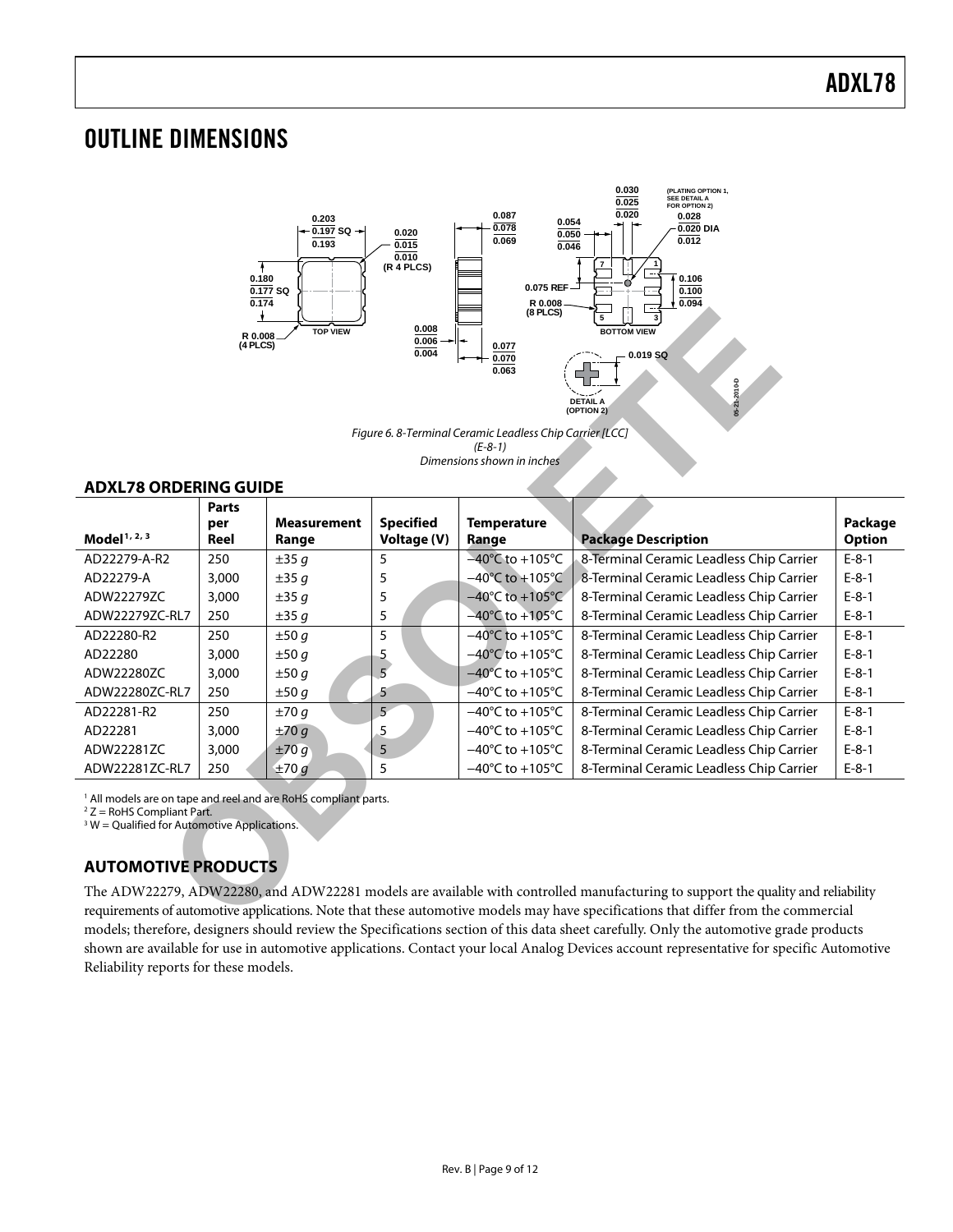# **NOTES**

**OBSOLETE**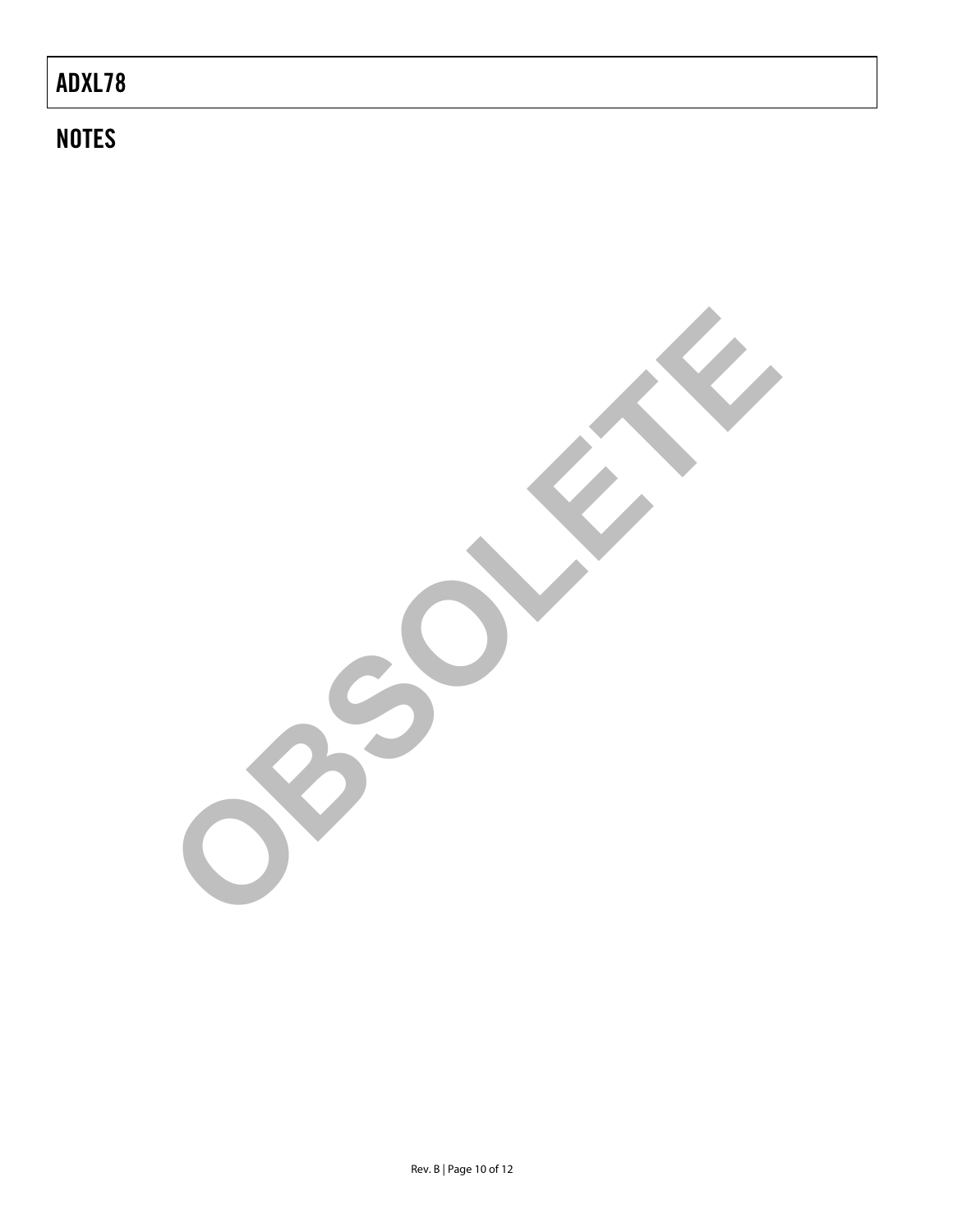# **NOTES**

**OBSOLETE**